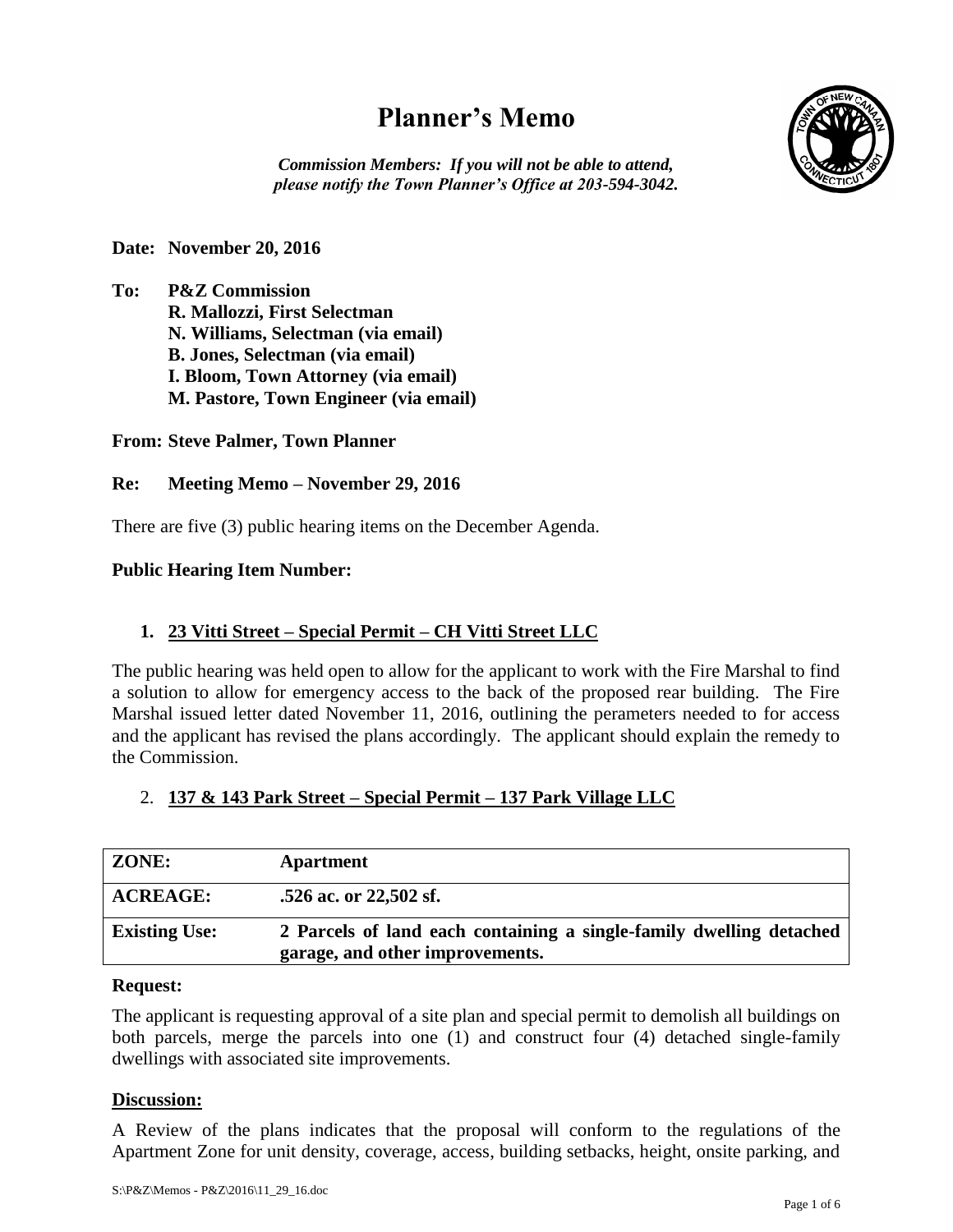landscaping. There doesn't appear to be any provision for refuse collection areas on the site. The applicant should inform the Commission as to whether there will be a collective solution or if each dwelling will be individually served. If there is to be a replacement of the sidewalk on Park Street, it should be in accordance with Town guidelines and under the direction of the Public Works Department.

Each unit will contain 5 bedrooms, have finished basements and attics, two-car garages, and be equipped with elevators for handicap accessibility. The proposed architecture appears to be very attractive and in keeping with established homes in the neighborhood. Each unit is properly oriented to have the gable end of the roofs facing the street and each will be appointed with period correct window and trim detail. Front porches will also enhance their appearance from the street and promote a friendly interaction between homeowners and the walking public.

There are no wetlands on the site and the property will be connected to public water and sewer services.

# **3. 365 Lukes Wood Road – Special Permit Amendment – Grace Farms Foundation Inc.**

| <b>ZONE:</b>         | <b>Four Acre - Residence Zone</b>                                                                                                                          |
|----------------------|------------------------------------------------------------------------------------------------------------------------------------------------------------|
| <b>ACREAGE:</b>      | 47.984 acres                                                                                                                                               |
| <b>Existing Use:</b> | Grace Farms Church and related services and activities and Grace<br>Farms Foundation entailing both not for profit endeavors and<br>commercial activities. |

According to the application materials, the Applicant is seeking a second Amendment to a Special Permit for authorization of an additional principle use on the Grace Farms property as a "Club and Organization" and Philanthropic or Eleemosynary Institution" for Grace Farms Foundation Inc., in addition to the Special Permit use of a "Religious Institution previously granted in 2013 and first approved as a Special Permit in 2007 and further amended in 2008. However, it can be said, based on the activities that have taken place over the past year since the facility has been in operation, the uses proposed are actually already in existence and the application essentially seeks to recognize or legalize the Grace Farms Foundation activity through the granting of the subject Special Permit application.

There is a voluminous amount of information for the Commission to consider in this application and based on the level of neighbor and town interest in this application, the Commission should take a measured approach in its consideration of the request. That said, the initial public hearing will focus on the applicant's presentation and initial Commission comments, concerns and questions. A subsequent public hearing will allow for the public to speak on the application and allow for rebuttal and additional Commission input.

Understanding that there will be multiple hearings, this report will focus on what important and relevant conditions were outlined in the 2007, 2008 and 2013 Special Permit and subsequent Amendments as well as other important considerations.

On November 27, 2007, the Commission approved a Special Permit **"to allow the use of the property for Grace Community Church after renovation of existing buildings and construction of a new sanctuary with related uses all as described in the Special Permit Statement and shown on the submitted plans including both Phase I and Phase II."**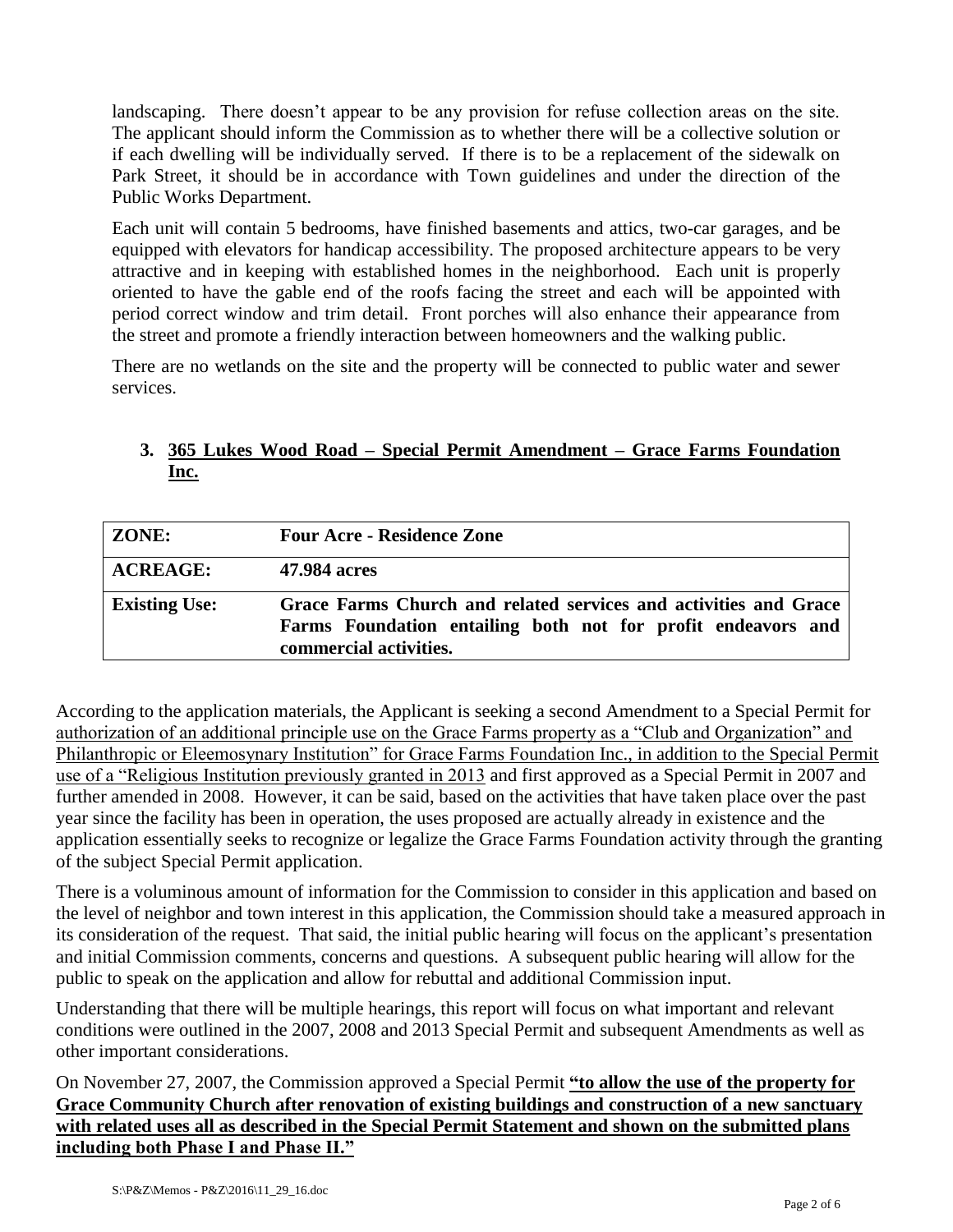Relevant conditions of approval included:

- *1. Only Phase I, as defined in the application, is approved for the Use and of the property as a Church including the construction of a sanctuary/multipurpose facility and associated parking lot per the requirements in the zoning regulations.*
- *2. A police officer is required at the entrance to the property to control traffic entering the site at all Sunday services, Holidays and special events (as needed).*
- *3. There shall be no renting of the facility to outside or for profit organizations.*
- *4. The site shall not be used as a school, as defined in the zoning regulations, except for religious education and/or nursery (preschool) schools.*
- *5. The proposed multipurpose facility shall not be rented or used by youth and/or adult sports leagues without approval of the Commission through the granting of a special permit.*

On May 20, 2008, the Commission first amended the Special Permit that allowed the construction of a permanent sanctuary with a capacity of 900 persons. Condition #4 allowed for an increased capacity of 901- 1200 person subject to consideration of an updated traffic study. Condition #6 required the provision of 190- 200 additional parking spaces to accommodate the use of the expanded barn.

Then on March 23, 2012, the Commission approved an Amendment to the Special Permit that approved the construction of the buildings and site improvements that exist on the property today. The Decision was lengthy and contained detailed findings and conditions of approval. Several of the conditions of the 2007 approval were continued in this resolution including:

**(#11)** there shall be no renting of the facilities to outside commercial or for profit organizations; **(#10)** the property shall not be used as a school;

**(#13)** the proposed gymnasium and athletic fields shall not be rented or used by outside organizations "without approval of the Commission." This condition removed the requirement for a special permit approval; and

**(#31)** Police Officers shall be stationed at driveway on Lukes Farm Road during worship hours but now adds the intersection of Rt 123/Puddin Hill Road.

There were also additional restrictions, safeguards, and conditions including:

**(#4)** Any modification to the approved plans listed above, which in the opinion of the Zoning Inspector, result in a change or intensification of Use or increase vehicular traffic requires an amendment to the Special Permit.

**(#5)** To the extent the applicant and Curt/Bissonnette, owners of 1328 Smith Ridge Road, reach an agreement on any adjustments and additional landscaping in areas near the 1328 Smith Road, all referencing documents should be submitted to the Zoning Inspector. In the event that an agreement is not reached, the Zoning Inspector will make a final determination prior to the issuance of the Zoning Permit on the sanctuary building to determine whether additional landscaping is necessary.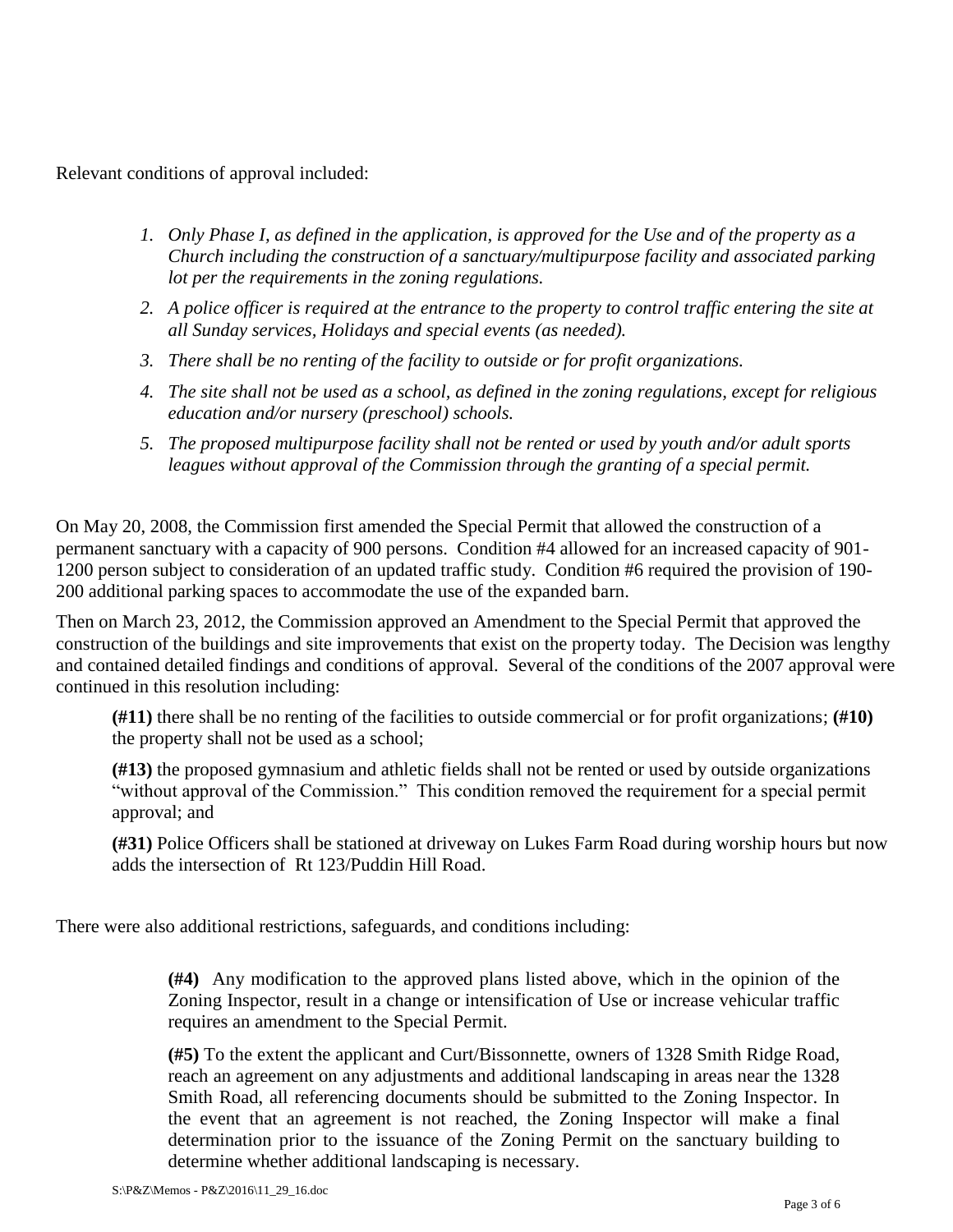**(#6)** To the extent the applicant and the Markatos', owners of 1218 Smith Ridge Road, reach an agreement on any adjustments and additional landscaping in areas near the 1218 Smith Road, all referencing documents should be submitted to the Zoning Inspector. In the event that an agreement is not reached, the Zoning Inspector will make a final determination prior to the issuance of the Zoning Permit on the sanctuary building to determine whether additional landscaping is necessary.

**(#8)** Should the Applicant conduct multiple services in one day, it shall provide appropriate time between services in order for parishioners from the first service to depart prior to parishioners arriving for the second service.

**(#9)** During Sunday services, major holiday worship services, or other large events, when full capacity within the sanctuary is reasonably expected, no other use of the church facility which results in any substantial traffic impact shall occur at the same time.

**(#12)** While the Commission acknowledges that as part of its religious mission, the Applicant, among other activities, pursues interfaith meetings and charitable initiatives, the use of the property for multi-organizational conferences and/or usage as a conference center is not part of this approval.

**(#18)** There shall be no deliveries of fill prior to 8:30 a.m., which corresponds to the decrease in peak hour of traffic on Puddin Hill/Lukes Wood Road as identified in the June 2007 traffic report prepared by Frederick P. Clark Associates.

**(#24)** Bi-annually (Spring and Fall), the Applicant shall cause all elements of the stormwater management system identified by the Applicant in the two page memo "Stormwater Facilities Maintenance Plan" to be inspected by a technically qualified individual, to check for compliance with maintenance of the system; and the inspector shall submit a report of such findings and recommendations to Grace Property Holdings LLC with a copy to the Planning and Zoning Department. To assure proper functioning of the stormwater system, any and all issues identified in the report shall be repaired/corrected within 30 days of notice to Grace Property Holdings LLC.

**(#26)** The Applicant shall submit to the Planning and Zoning Department a copy of the Long Term Stewardship Plan as approved by the Inland Wetlands Agent.

**(#27)** No buildings, as indicated on Overall Site Development Plan C-100, shall be constructed in the area between the southernmost parking lot shall and the property identified as Assessor's Map 41, Block 38, Lot 48.

**(#28)** The proposed plantings located between the southernmost parking lot and the property identified as Assessor's Map 41, Block 38, Lot 48 shall be maintained and replaced by the Applicant.

**(#29)** Any proposed increase to the number of parking space, above the 226 spaces, expansion of paved surface, or change in parking lot configuration as indicated on the Overall Site Development Plan (C-100), requires an amendment to the Site Plan and Special Permit applications.

**(#30)** At no time shall parking for any event at the property occur on any Street as defined in the Regulations or roadway in the State of New York.

**(#32)** The Applicant or their successors shall submit annual traffic reports to the Commission for a period of five (5) years after the opening of the church for worship services. In addition, the Applicant will conduct an additional traffic report immediately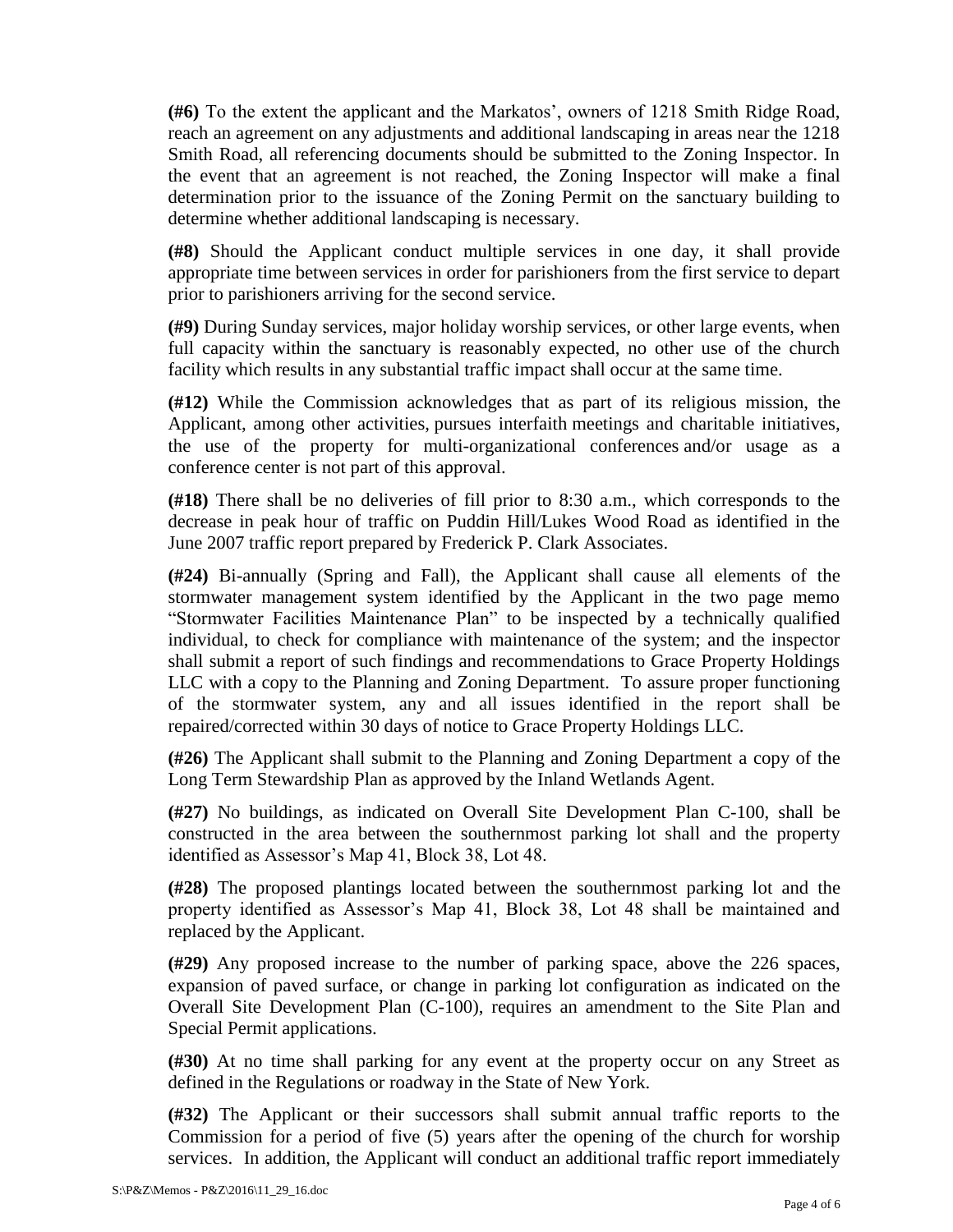prior to the opening of the church to serve as the baseline of future analysis. The reports should include, but not be limited to, determinations of the Level of Service at the following intersections: the church driveway/Lukes Wood Road, Puddin Hill Road/Route 123, Lukes Wood Road/West Road and Lukes Wood Road/Route 124. In addition to Levels of Service, the report should also evaluate the on-site parking and attendance records obtained from the Church. The traffic report should not only include Sunday services, but also account for mid-week peak activities. The Commission may waive the requirement for the annual traffic report, should they determine that they are no longer warranted.

**(#33)** The Commission reserves the right to retain the assistance of its own traffic consultant to conduct an independent peer review of the traffic report, at the Applicant's expense, in accordance with section 8.1.E.2 of the Regulations. Should the subsequent traffic reports indicate that levels of service at the studied intersections have deteriorated since the initiation of church services, the Commission reserves the right to require mitigation remedies, including, but not limited to the placement of additional traffic officers in the vicinity.

**(#34)** There shall be no lighting of the proposed athletic field, as indicated on the approved plans.

**(#35)** All interior lighting in the River Building shall include motion sensors that shut off interior lighting due to inactivity.

**(#36)** Exterior lighting, with the exception of security lighting, shall be turned off by 11:00 p.m. when the facilities are not in use.

**(#37)** All exterior lighting shall comply with sections 6.11.B.1, 6.11.B.2, 6.11.B.3, 6.11.B.7 and 6.11.B.8 or as otherwise approved or referenced in this document.

**(#37)** All exterior up-lighting shall not exceed 20 watt, ceramic metal halide. In addition, site lighting shall be modified in accordance with the Memorandum prepared by Buro Happold date January 29, 2013.

**(#38)** Outdoor use of bullhorns, loudspeakers, or other noise amplifying devices is prohibited.

**(#40)** The existing fence shall be maintained around the perimeter of the property to delineate the applicant's property from that of its abutting neighbors.

What is apparent from the conditions is there are some common threads to the approval. It's seems clear the Commission felt it was necessary to manage the intensity of the use on the property and that alleviating concerns from neighboring property owners about traffic, landscape buffering, lighting and noise was a priority.

At site walk conducted on November 12, 2016, the Commission walked much of the property to review the present conditions taking into account issues raised by former Town Planner Steve Kleppin in a letter to Grace Farms Foundation dated June 24, 2016. The letter was issued in response to complaints that *"some of the Uses occurring on the site exceed the bounds of the March 2016 Special Permit."*

Specifically referenced were that there were events held by the foundation that violated Condition #12 (see above), and that there "appears to be for profit connection to some of the events and activities." Additionally, there were complaints about the location of parking, and sight lighting. In my short time in the Town Planner position I have also been made aware of concerns about trucks waiting on Lukes Wood Road for deliveries